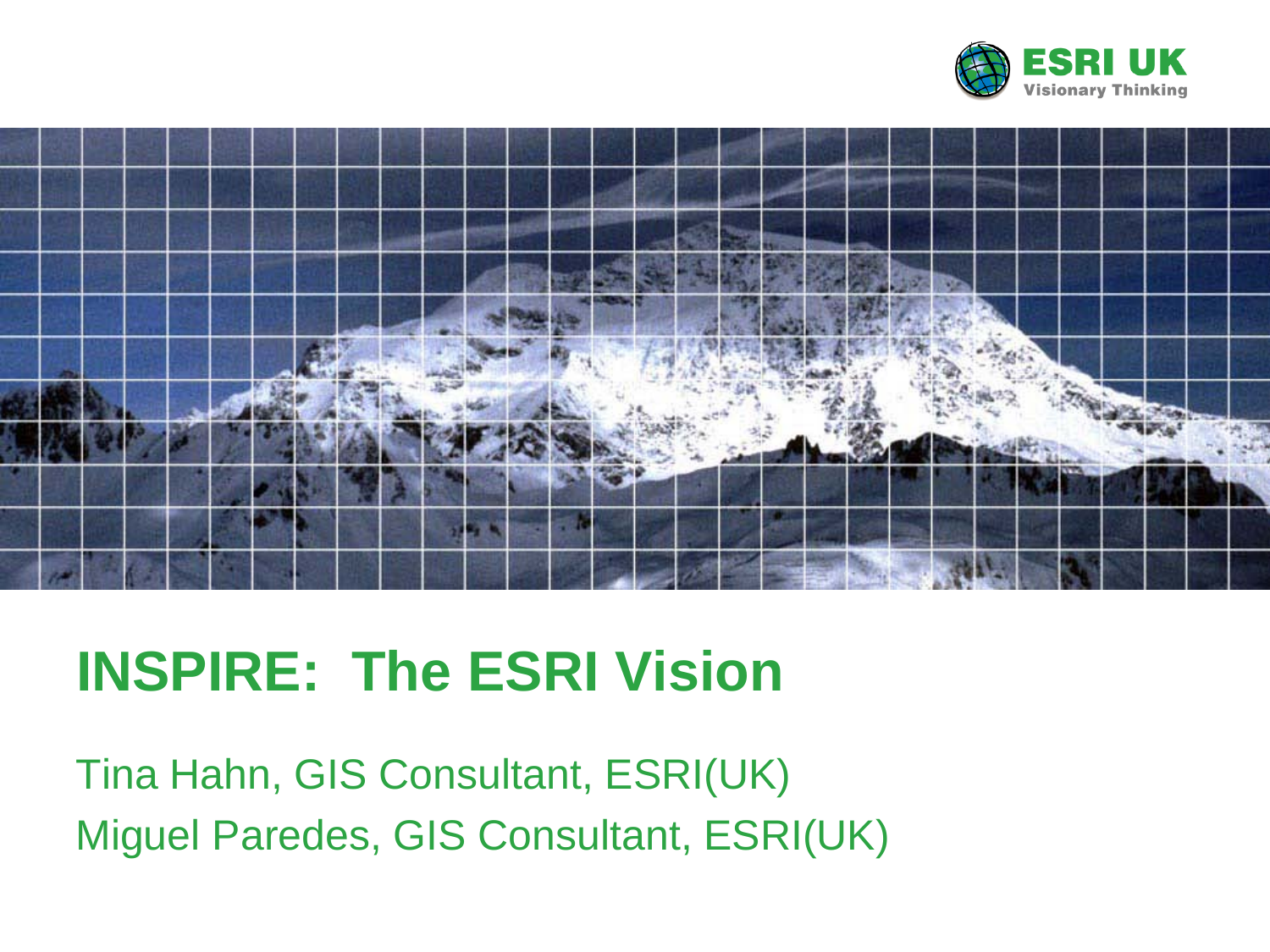### **Overview**

- Who are we?
	- **Introduction to ESRI Inc. and ESRI(UK)**
	- **Presenters**
- ArcGIS
- **The ESRI Solution to INSPIRE** 
	- **Components**
	- Standards
	- **Quality**
- **Sample Scenarios**
- **Summary**

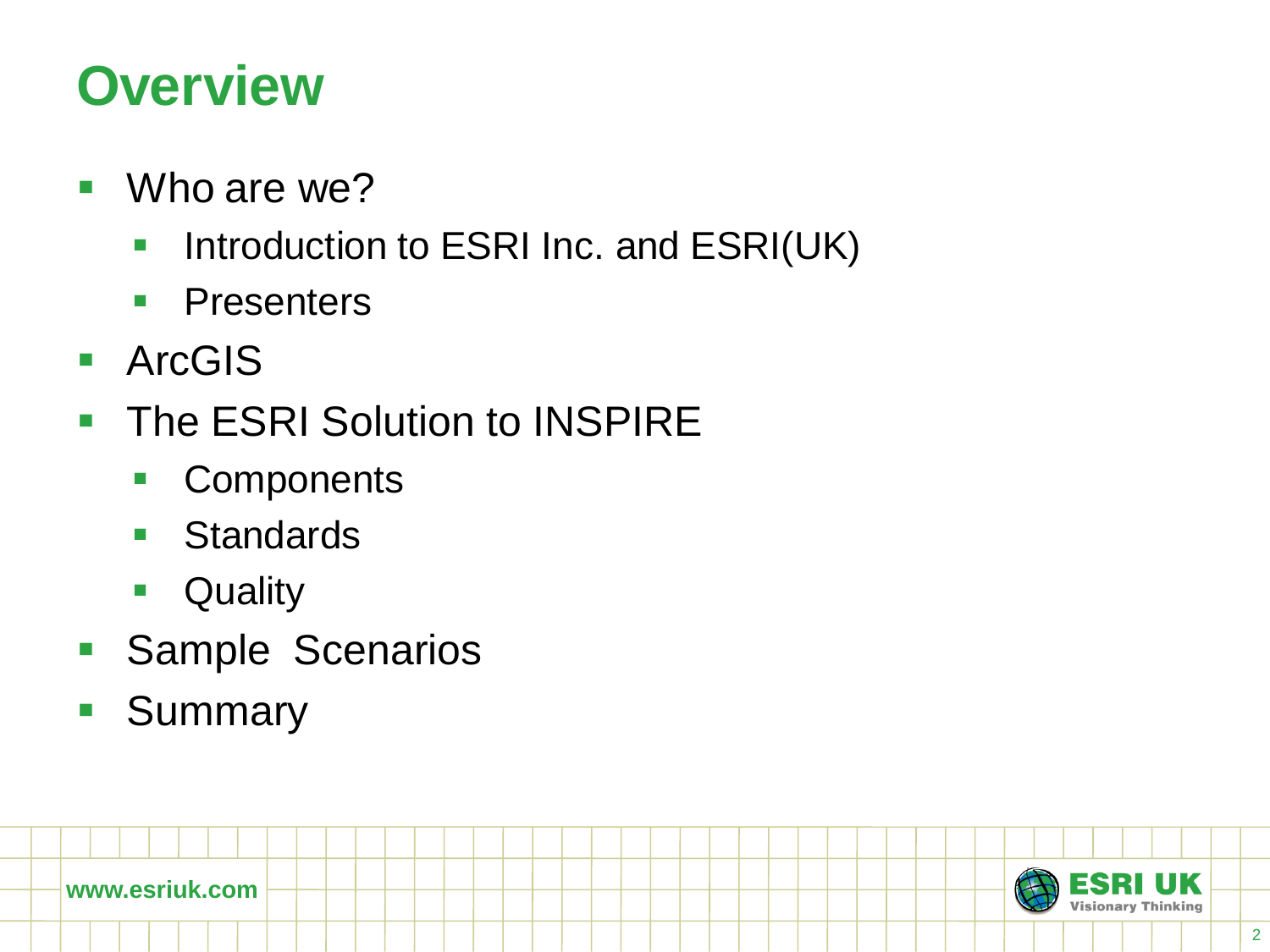## **Introduction to ESRI Inc and ESRI (UK)**

- ESRI is the **world leader** in GIS (geographic information system) modelling and mapping software and technology
- **Global company founded in 1969**
- 350,000 customers in 150 countries worldwide
- **ESRI UK** 300 specialist staff with over 4,300 clients in the UK
- ESRI UK has an extensive track record of delivering enterprise solutions that make businesses more **efficient and effective** through the better use of geographic information

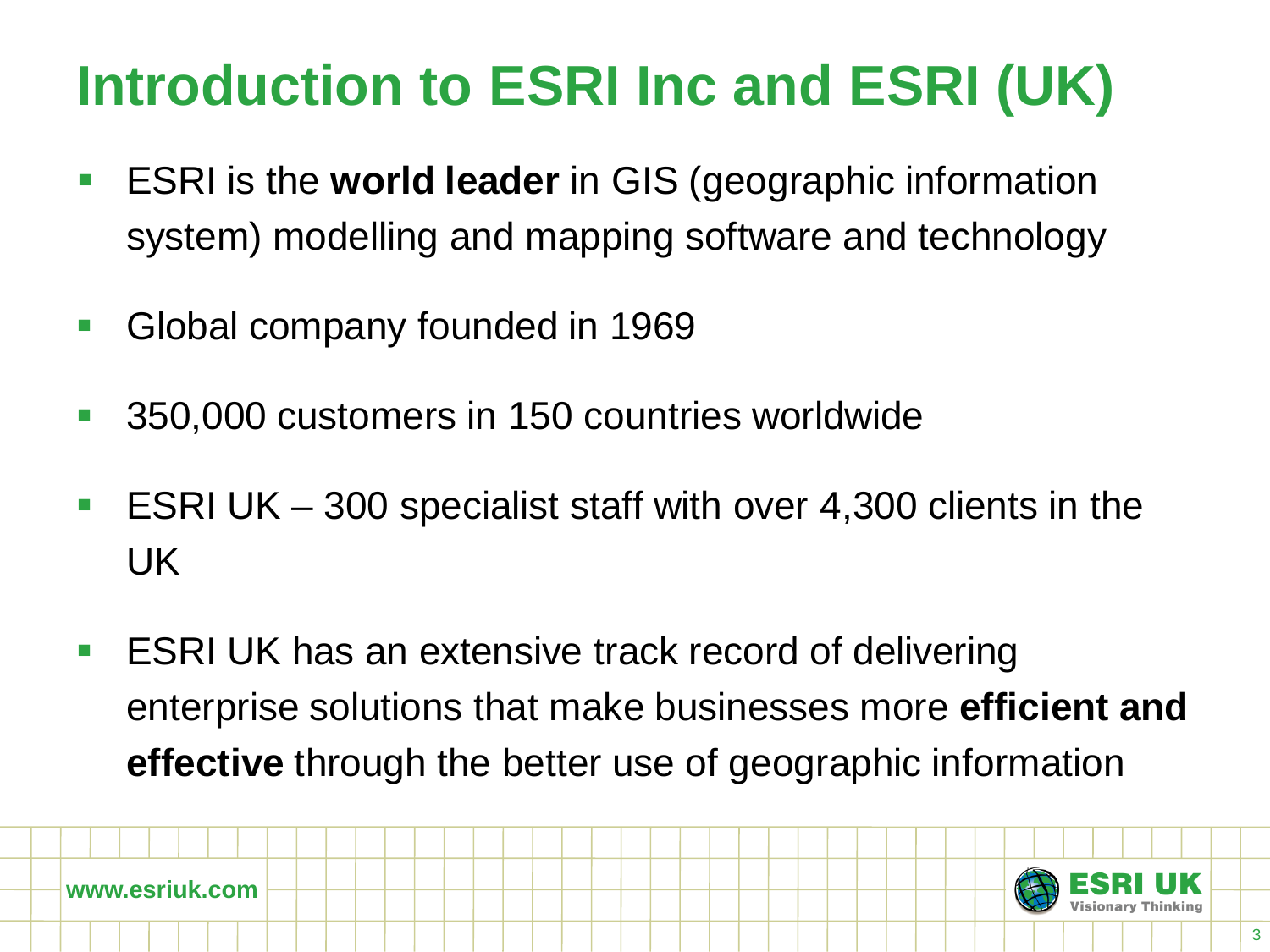### **Presenters**

|  |  | <b>About us</b> |
|--|--|-----------------|
|  |  |                 |

**Tina Hahn** GIS Consultant, ESRI (UK) thahn@esriuk.com

#### **Miguel Paredes**

GIS Consultant, ESRI (UK) mparedes@esriuk.com

#### **Our presentation**

**ESRI Solution for INSPIRE:**

- Components
- Standards
- **Interoperability**
- **C**uality

#### **Our objectives**

Present to you a brief introduction to the ESRI solution for INSPIRE; what is it made of; how are standards implemented; and why it is an excellent alternative for implementing INSPIRE compliant SDI.

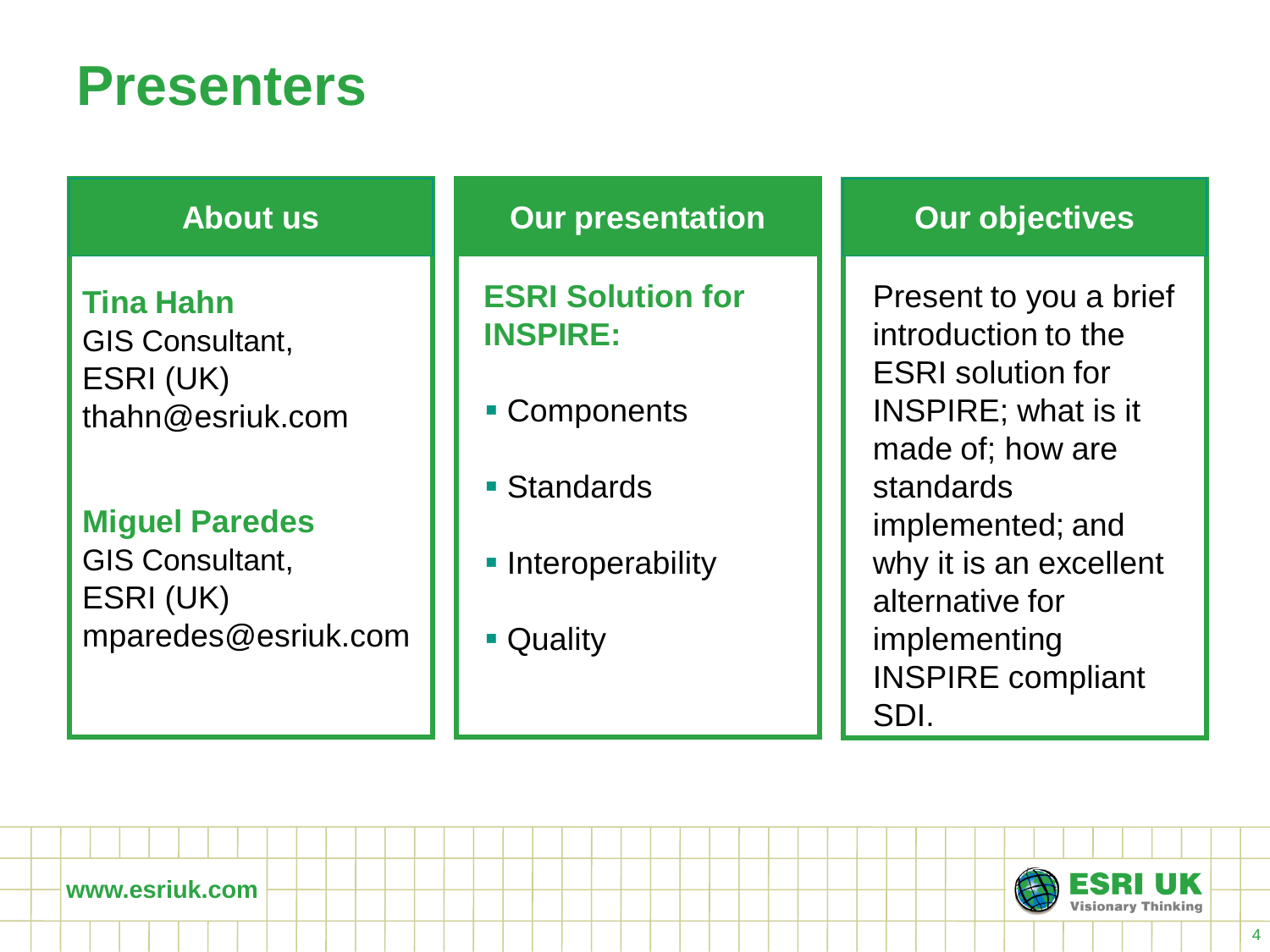### **ArcGIS**





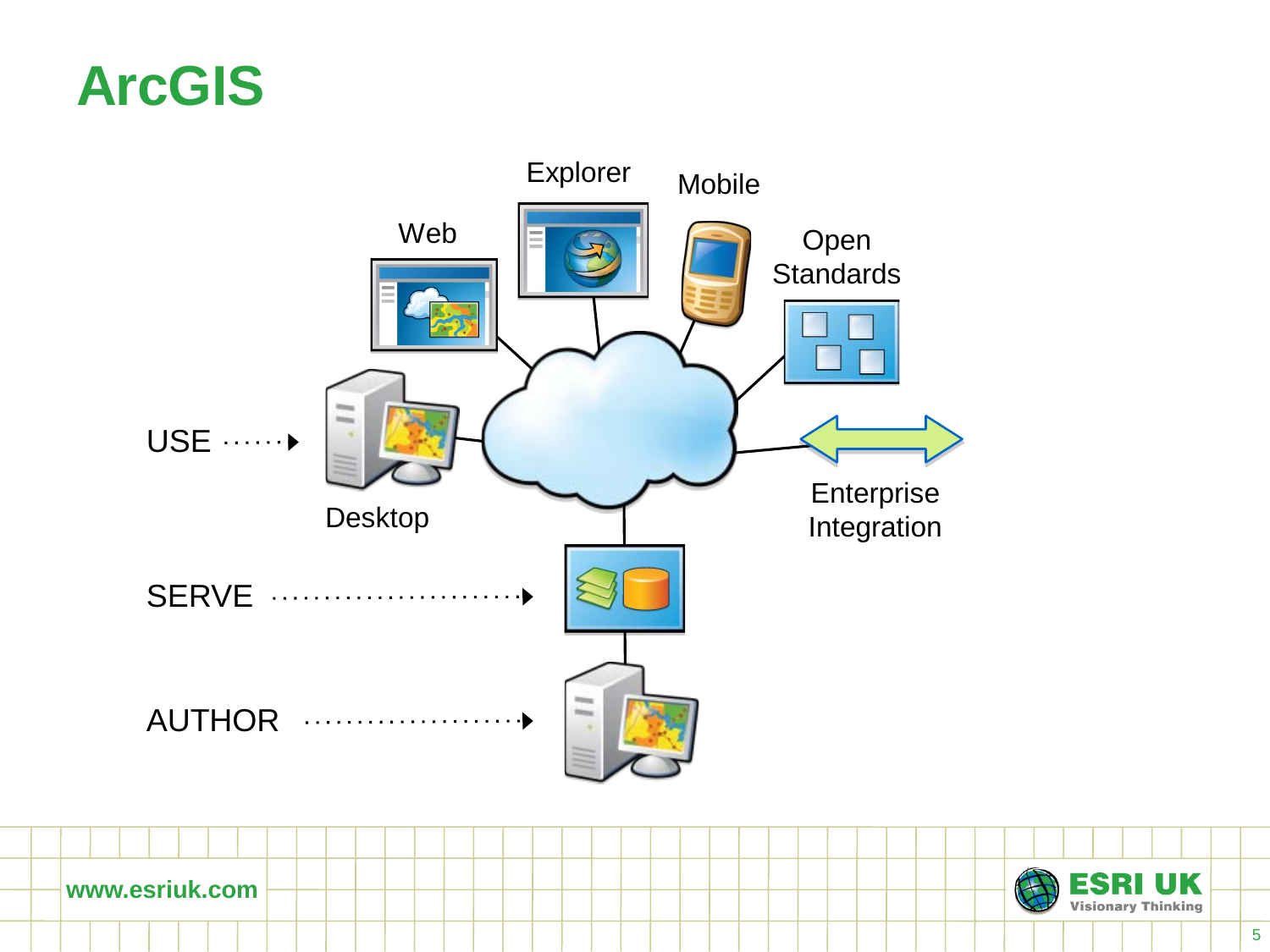### **Meeting INSPIRE Requirements**

#### **Core Capabilities:**

- Author INSPIRE-compliant geospatial data and metadata
- **Serve INSPIRE-compliant Network Services** 
	- View Service, Download Service, Discovery Service
- **Use INSPIRE-compliant geospatial services and data**

#### **Additional Capabilities:**

- Secure access to geospatial services, content, and applications
- **Create and apply license models for accessing geospatial services**
- **Define Quality-of-Service rules for geospatial services and monitor their** health

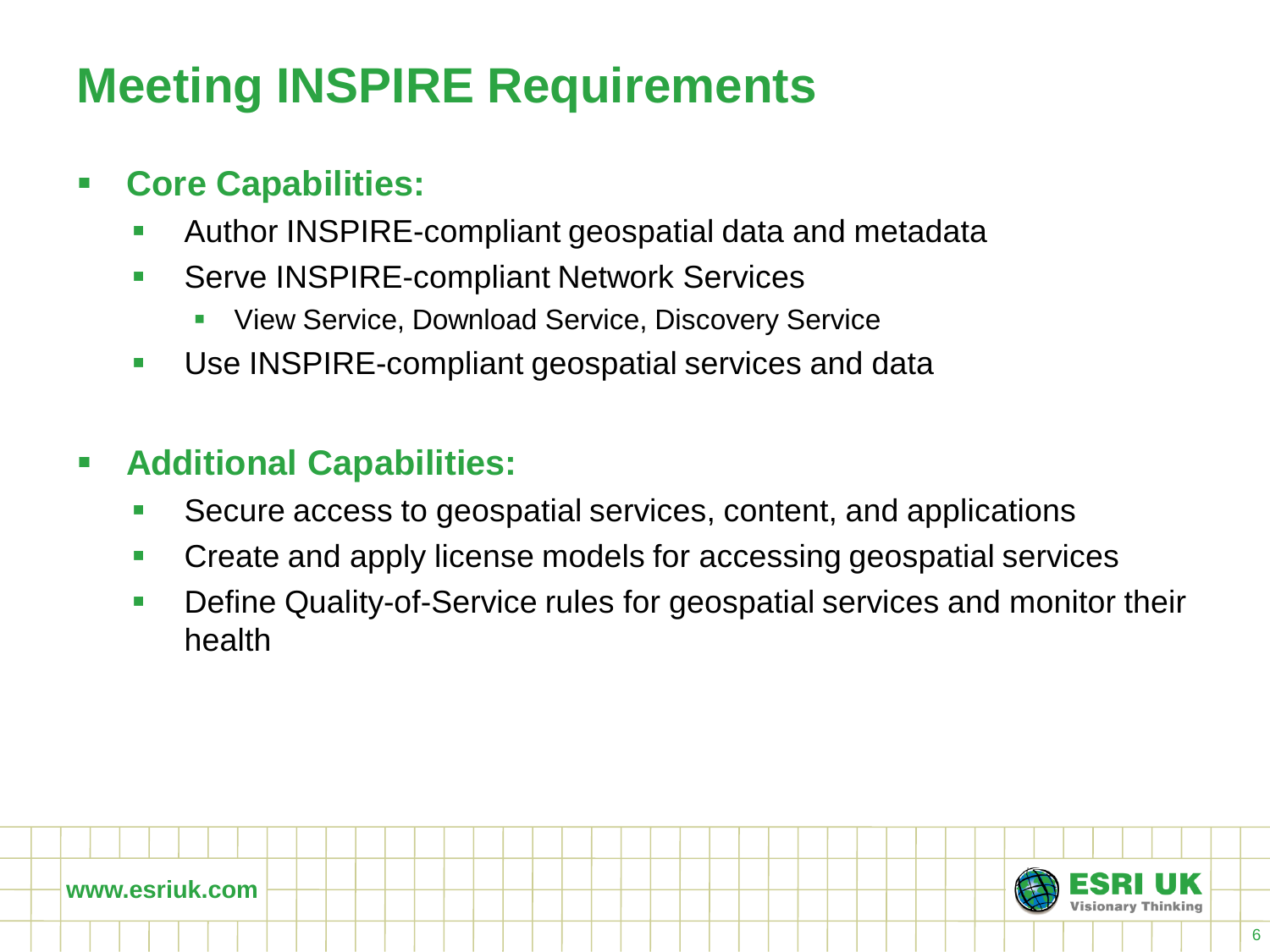### **COTS components to build INSPIRE solutions**

**Components that support Open Standards (OGC, ISO)**

### **ArcGIS Desktop**

- **Manage INSPIRE data**
- **Nanage INSPIRE metadata** 
	- Includes support for Gemini2 (based on ISO 19115 & INSPIRE compliant)
- **Author INSPIRF web services**
- **ArcGIS Server Standard Enterprise**
- **Geoportal extension**
	- **INSPIRE Metadata & Discovery Services**
- **INSPIRE Fusion Center** for ArcGIS Server
	- **INSPIRE Data Models**
	- INSPIRE View & Download Services
- **ArcGIS Server Client APIs** as base for a viewer
- **securityManager**
- **licenseManager**
	- **serviceMonitor**

**www.esriuk.com**

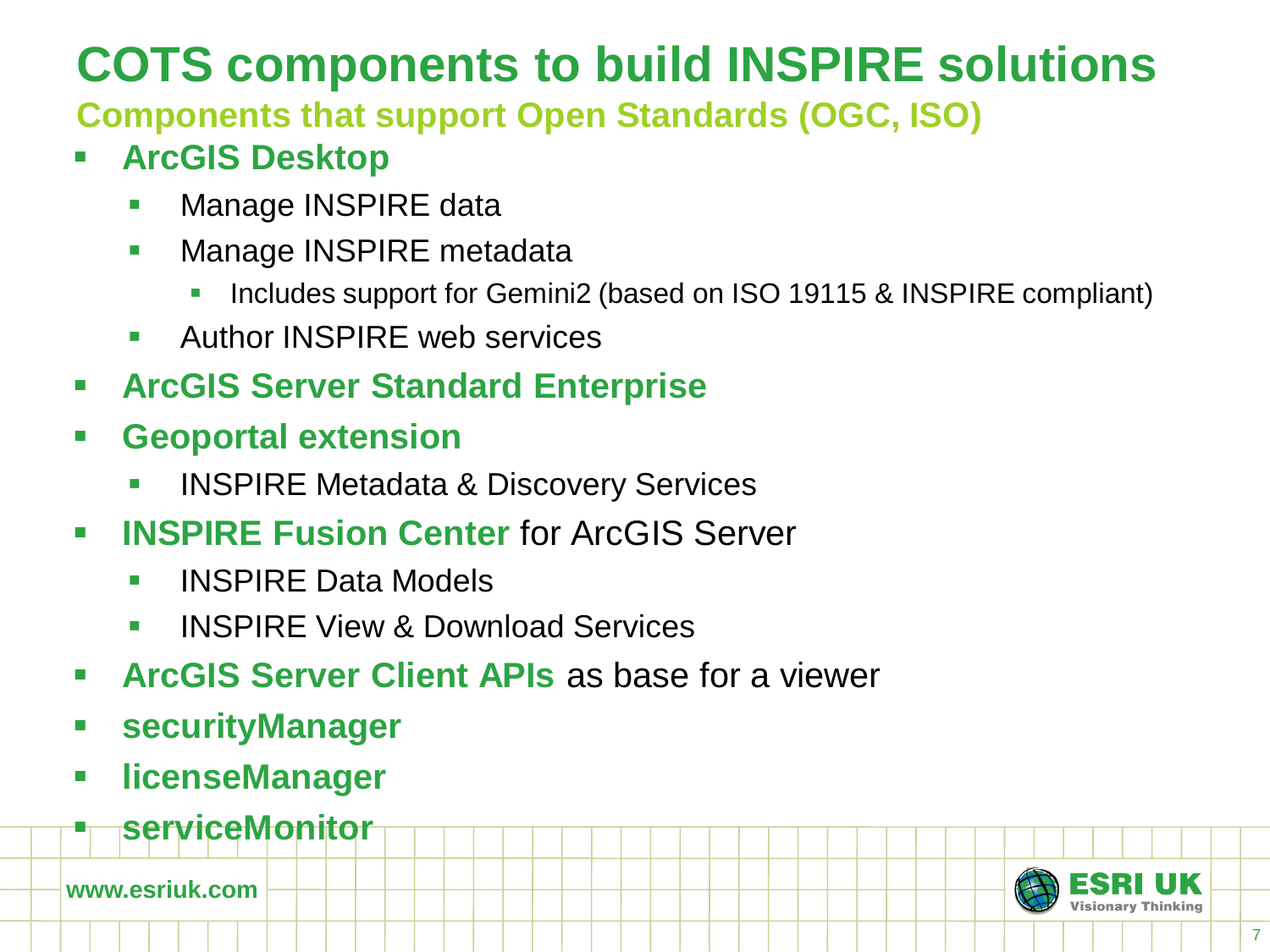### **ESRI COTS components support open standards (ISO)**

- **ISO/TC 211 Geographic Information Standards** 
	- **19106:2004—Profiles**
	- **19107:2003—Spatial Schema**
	- **19128:2005—Web Map Server Interface**
	- **19136:2007—Geography Markup Language**
	- **19108:2003—Temporal Schema**
	- **19109:2005—Rules for Application Schema**
	- **19110:2005—Methodology for Feature Cataloging**
	- **19111:2003—Spatial Referencing by Coordinates**
	- **19112:2003—Spatial Referencing by Geographic Identifiers**
	- **19113:2002—Quality Principles**
	- **19114:2003—Quality Evaluation Procedure**
	- **19115:2003—Metadata**
	- 19139:2007—Metadata: XML Schema Implementation
	- **19118:2005—Encoding**
	- **19119:2005—Services**
	- 19123:2005—Schema for Coverage Geometry

**www.esriuk.com** 19125:2004—Simple Feature Access—Parts 1–2

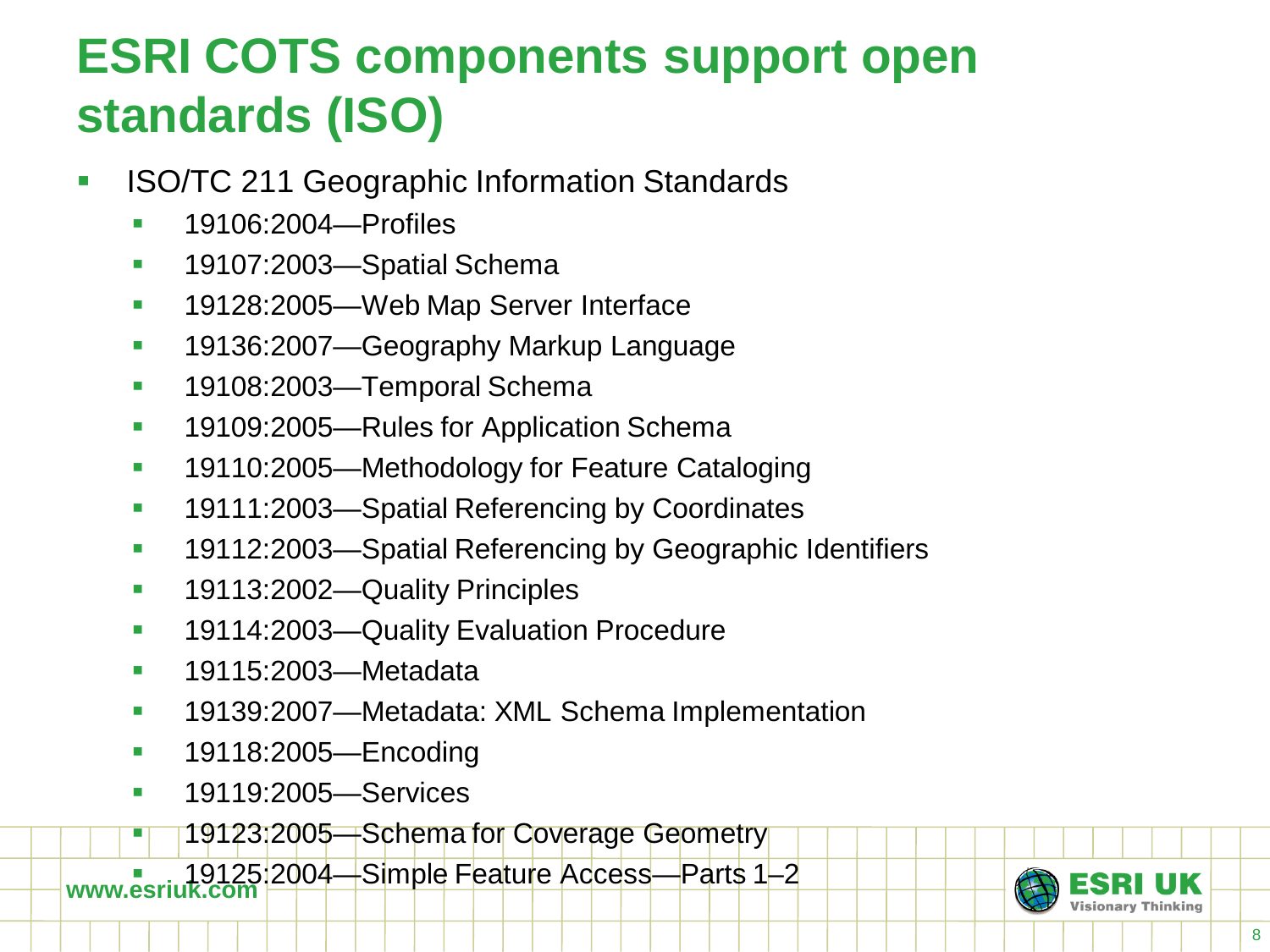### **ESRI COTS components support open standards (OGC)**

- OGC
	- WMS (1.0.0, 1.1.0, 1.1.1, 1.3.0)
	- **WES (1.0, 1.1) WES-T (1.1)**
	- WCS (1.0.0, 1.1.0, 1.1.1)
	- $\text{CS-W (2.0.1, 2.0.2)}$
	- $\bullet$  SLD  $(1.0)$
	- **KML**  $(2.1, 2.2)$
	- **GML** (3.1.1, 3.2.1)
	- **GMLsf** (1.0.0)
	- $SFO (1.1)$
	- SFS (1.1, 1.1.0, (NG)1.1, (TF) 1.1, (BG) 1.1)

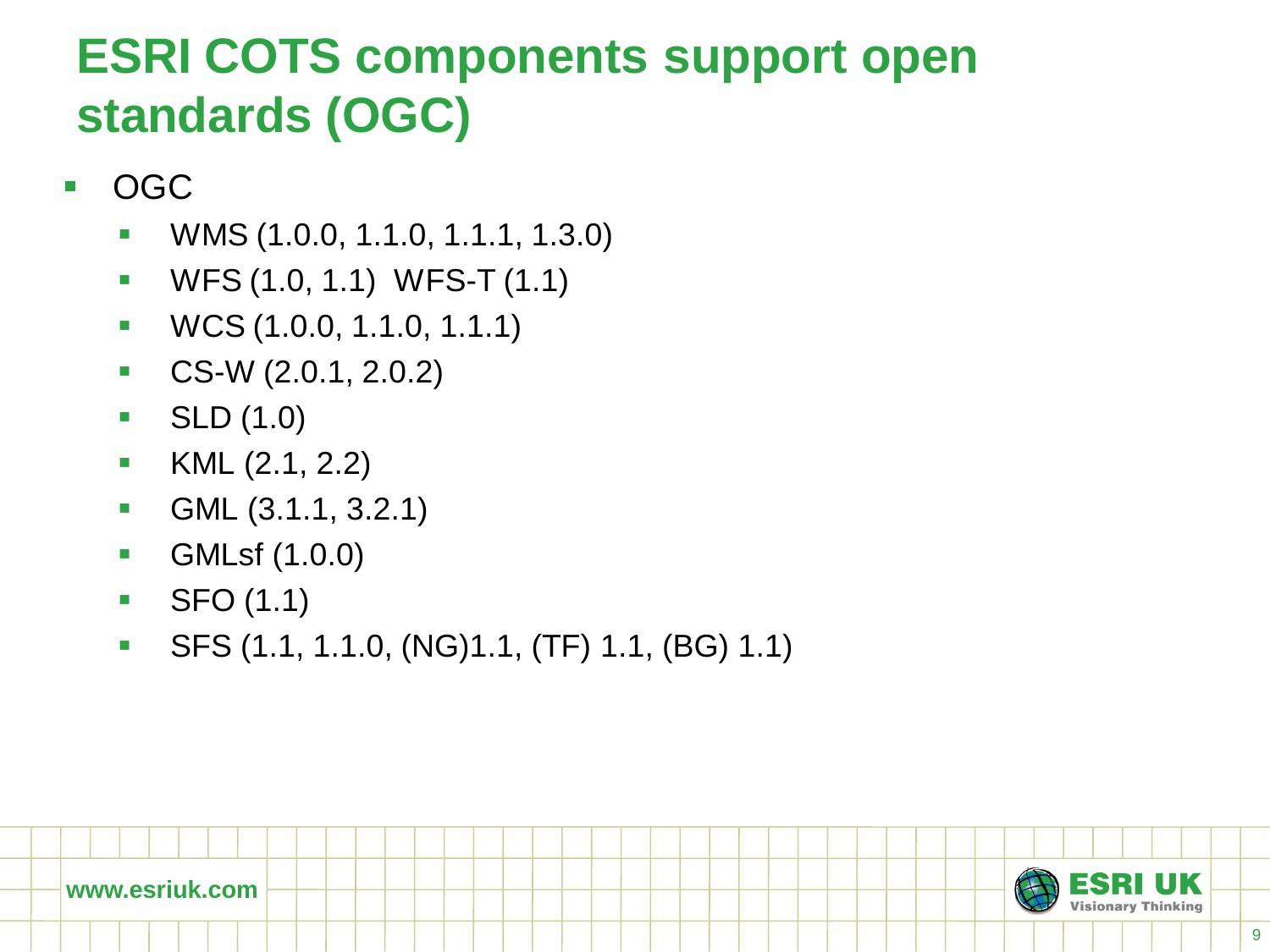### **ESRI solution for INSPIRE (1)**

*ArcGIS Desktop & Server*

- **ArcGIS Desktop**
	- **Manage INSPIRE data**
		- **Create, visualize, analyze**
	- **Manage INSPIRE metadata**
		- **Edit and validate INSPIRF metadata**
		- **Publish INSPIRE metadata in the Geoportal**
	- **Author INSPIRE web services**
		- **Create INSPIRE View and Download services**

### **ArcGIS Server Standard Enterprise**

**Serving INSPIRE Data** 

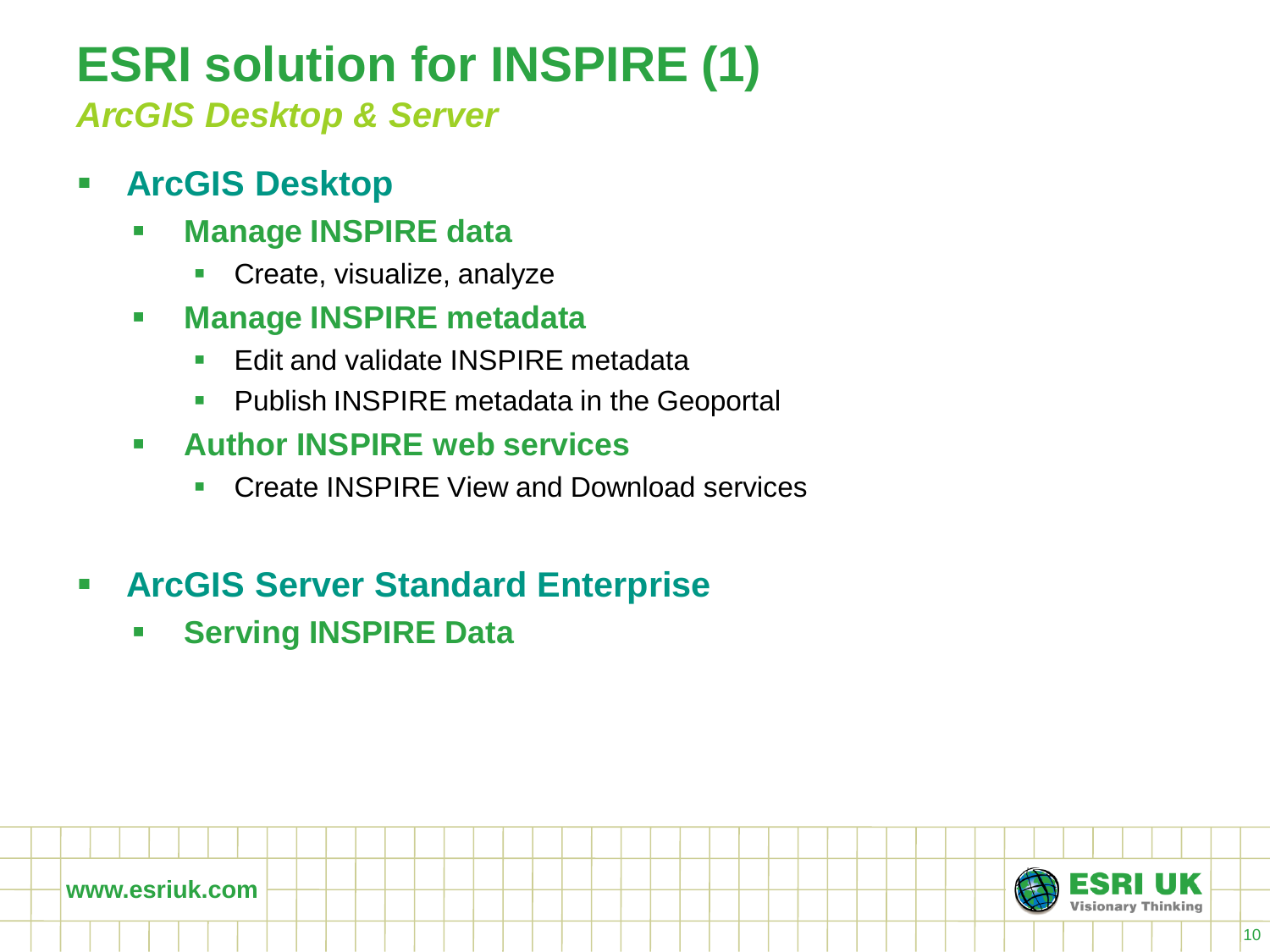### **ESRI solution for INSPIRE (2)**

*Geoportal extension*

- **INSPIRE Metadata**
	- Create, manage, publish, and store INSPIRE metadata
- **INSPIRE Discovery Services**
	- Provides complete support for the INSPIRE Discovery Services specification (OGC CSW ISO AP and additional required INSPIRE capabilities)

### **Other Geoportal functionalities**

- Search and view geospatial resources
- **View live map services**
- **Download data**
- **Distributed catalogs management** 
	- Directed and federated search
	- **Harvesting**



 Search and publish integrated with ArcGIS Desktop, search applications for ArcGIS Explorer, Flex API, …

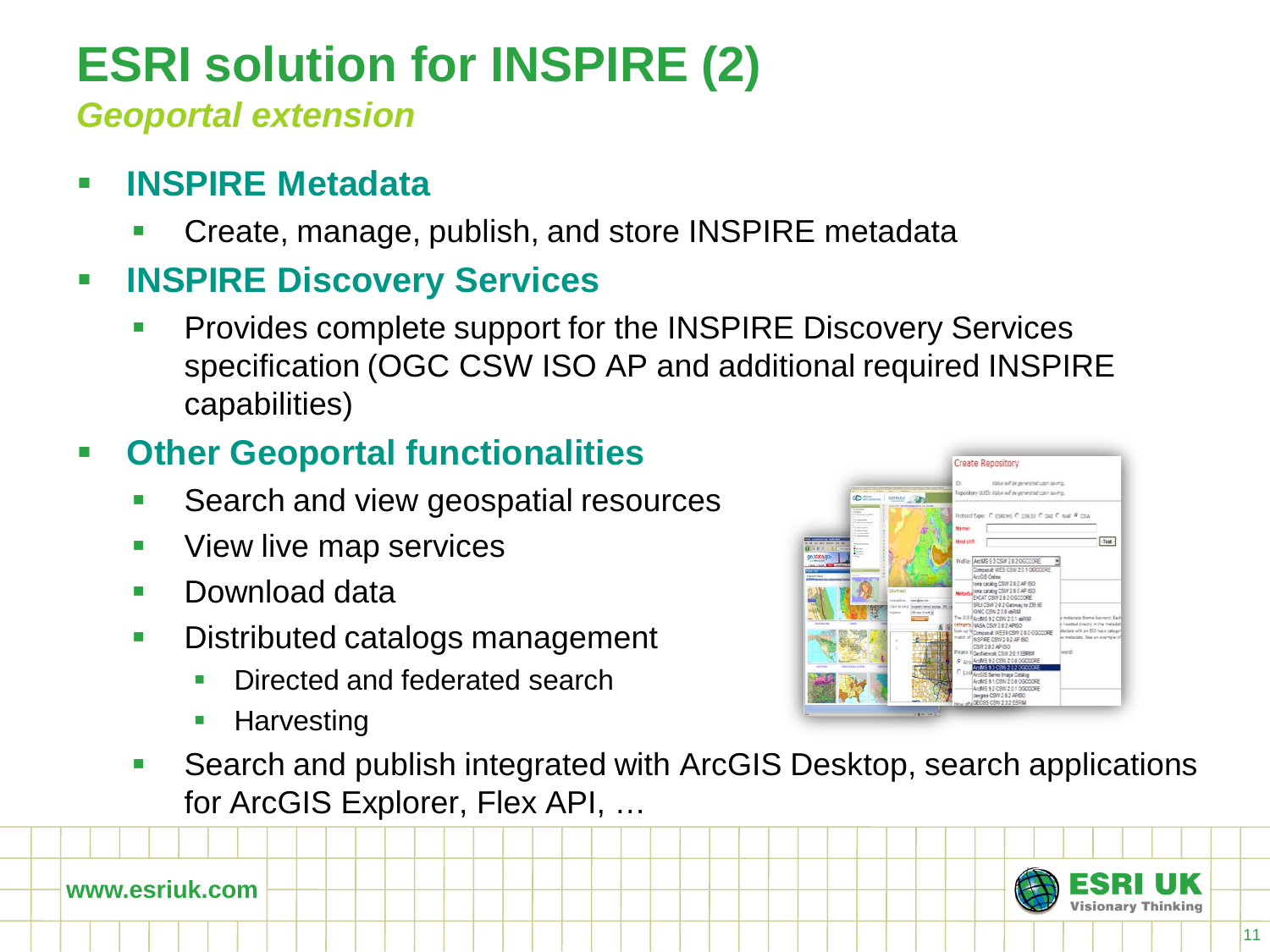## **ESRI solution for INSPIRE (3)**

*INSPIRE Fusion Center Extension for ArcGIS Server*

**Extends the ArcGIS platform with core INSPIRE capabilities**

#### **INSPIRE View Service Extension for ArcGIS Server**

- Map generation & data source handling following the INSPIRE rules
- **Provides complete support for the INSPIRE View Service specification**

#### **INSPIRE Download Service Extension for ArcGIS Server**

- **Complex feature query and access following the INSPIRE rules**
- **Provides complete support for the INSPIRE Download Service and** INSPIRE Data Encoding specification
- **INSPIRE Annex Data Models as Enterprise Geodatabases**
	- Ready-to-use INSPIRE Data Models utilizing GDB technology
	- **Provides complete support for the INSPIRE Annex I Data Model specifications**

**www.esriuk.com**

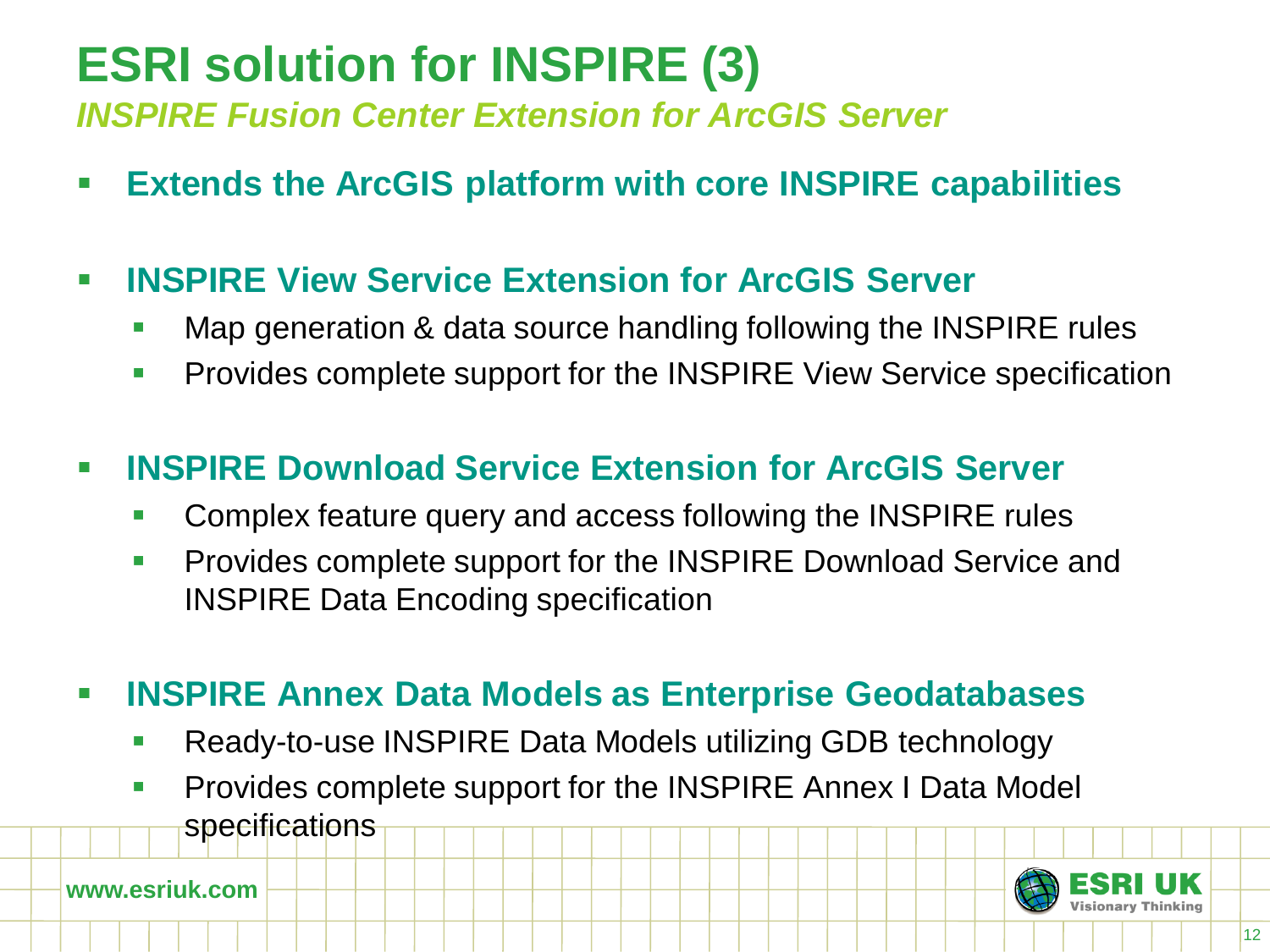### **ESRI solution for INSPIRE (4)**

*Additional Products*

- **Provide Value-Add and Distinguishing Capabilities**
	- Works with Geoportal extension and/or ArcGIS Server/Desktop

#### **securityManager**

- Fine grained access policies and user management
- Secured access to spatial data services, content and applications supporting INSPIRE Data Sharing

#### **licenseManager**

- Commercial/non-commercial license models with or without restrictions
- **Licensed access to spatial data services, content and applications** supporting INSPIRE Data Sharing

#### **serviceMonitor**

- **Monitor and report on the "quality" of service of geospatial services** 
	- Supporting the INSPIRE Quality-of-Service requirements of INSPIRE

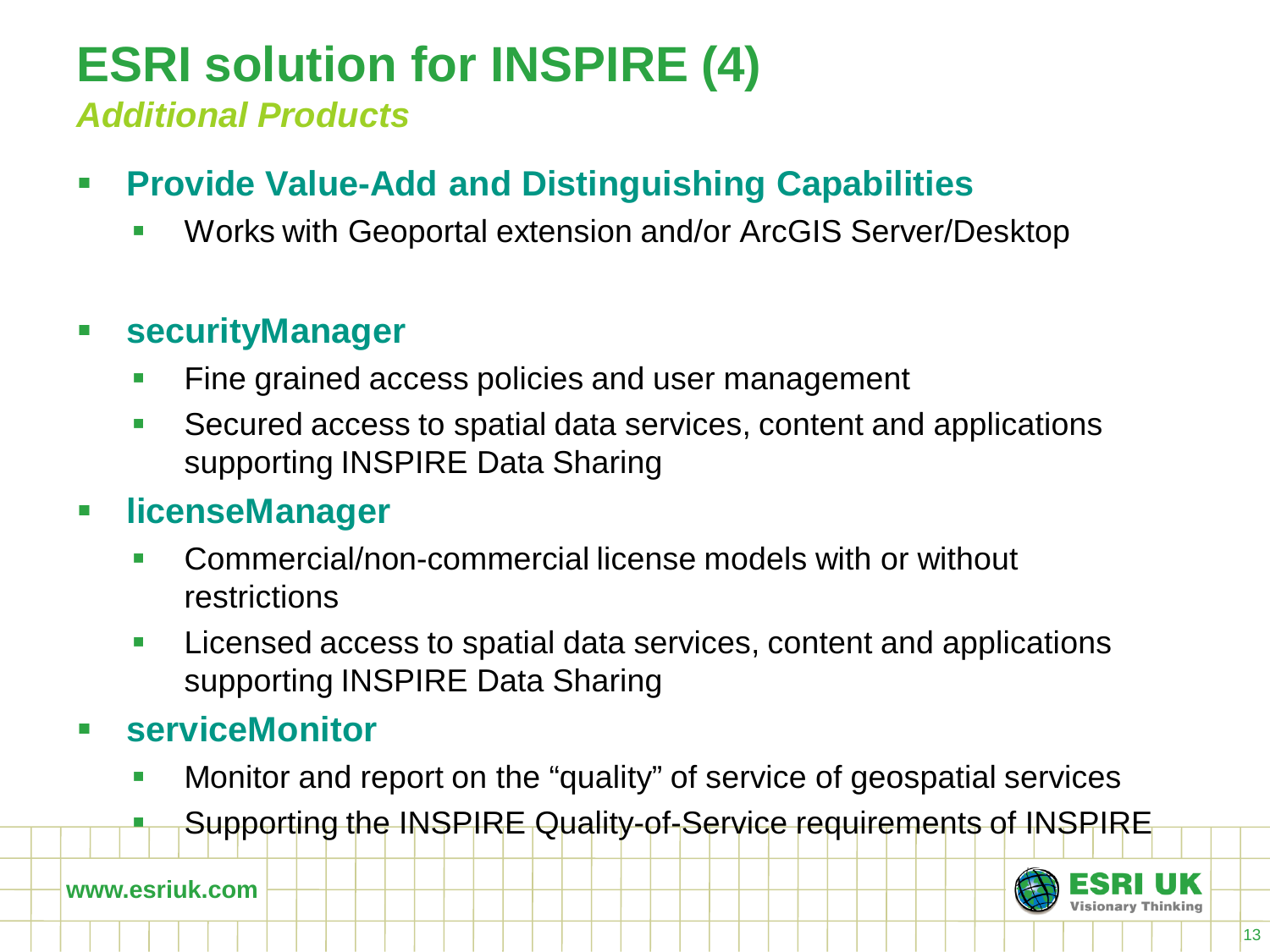# **Publication of Data in INSPIRE**



*Data & Service Provider may be the same organisation*



**www.esriuk.com**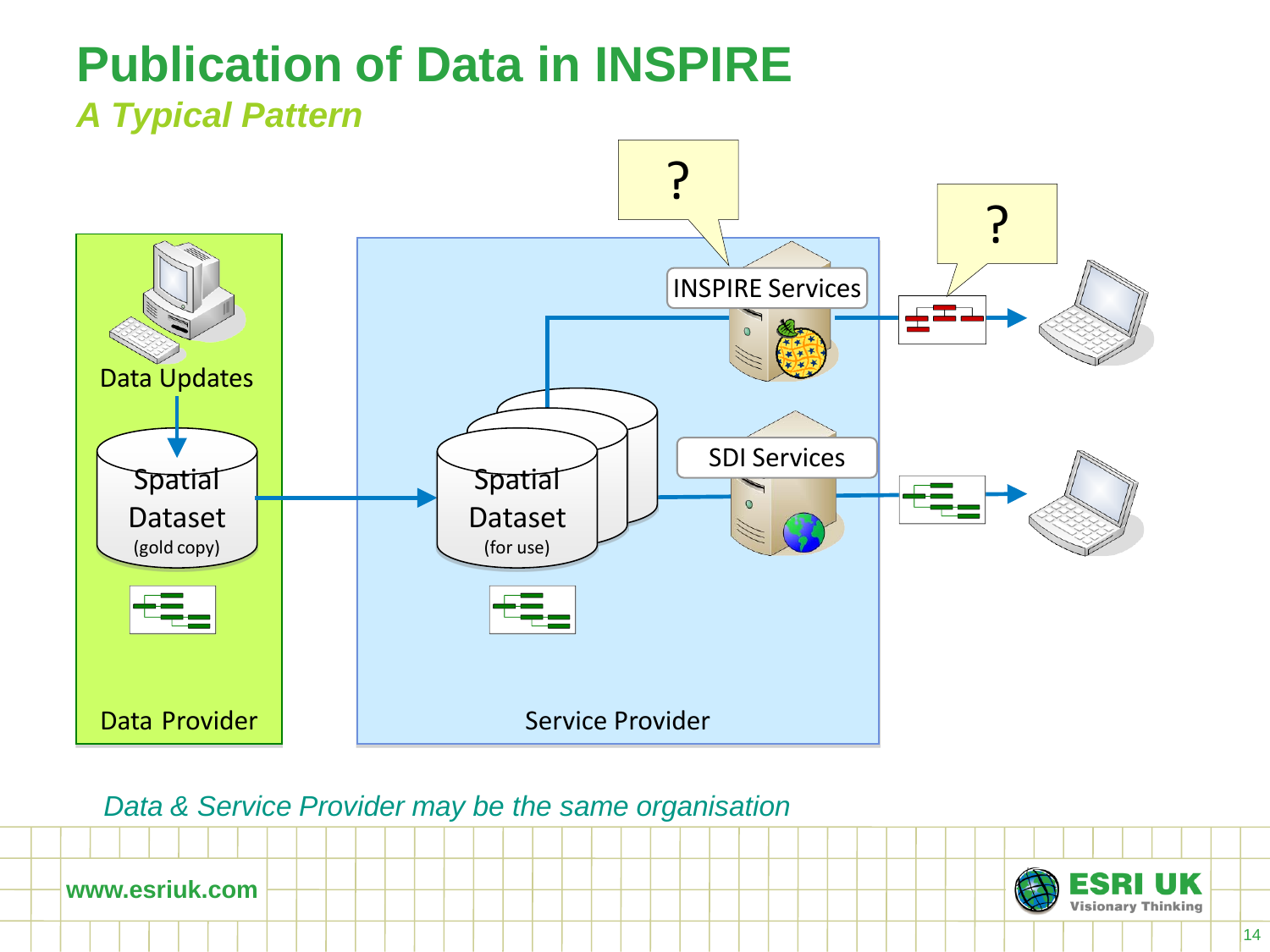### **Publication of data in INSPIRE** *INSPIRE Fusion Centre*

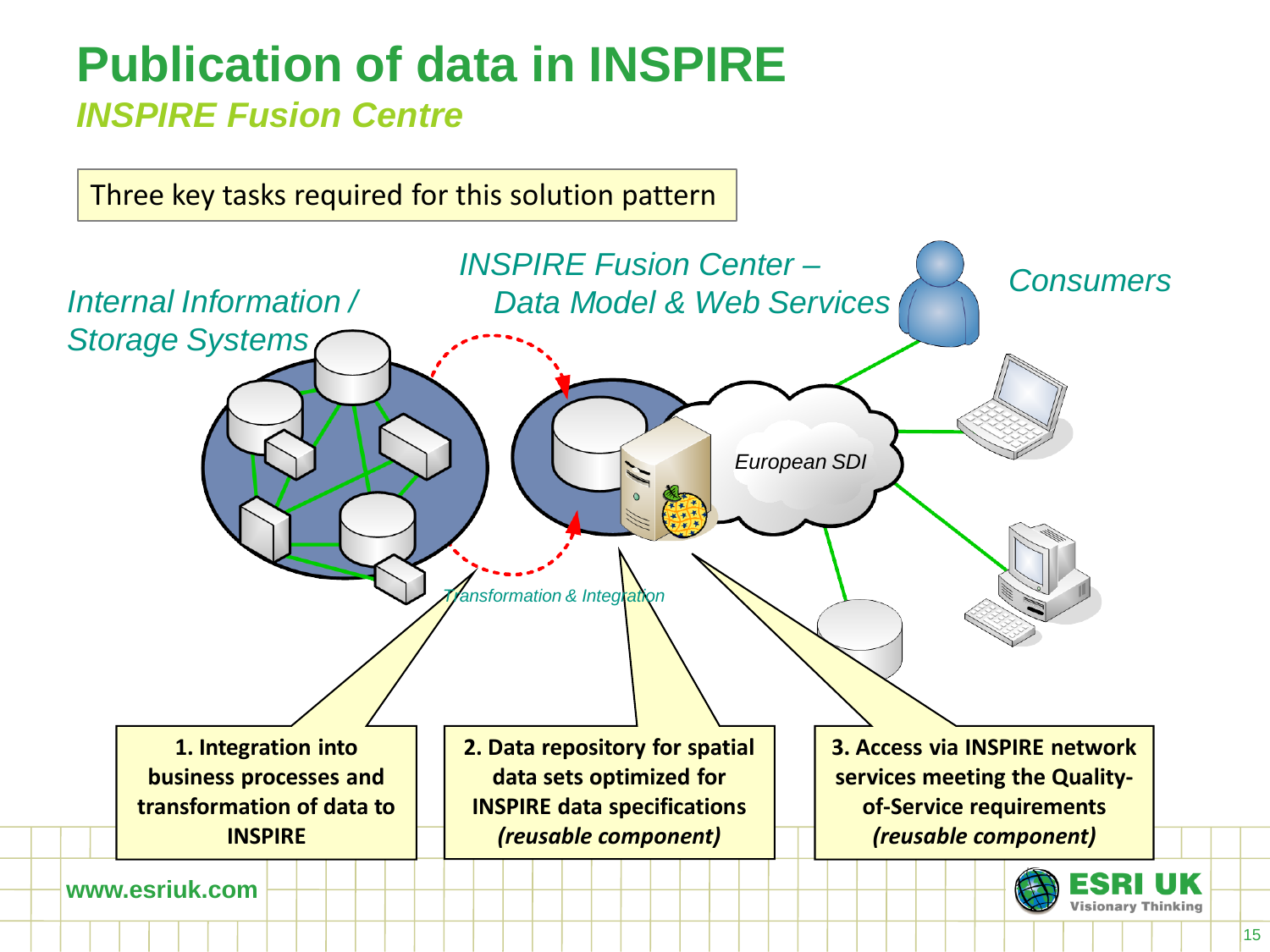## **Summary**

- ESRI has a solution for INSPIRE
- **Filexible implementation via a collection of COTS** components
- $\blacksquare$  Fits within a wide variety of infrastructures
- Adheres to standards (ISO, OGC)
- **Delivers information and data in a secure, interoperable** manner
- An excellent alternative for implementing an INSPIRE compliant SDI